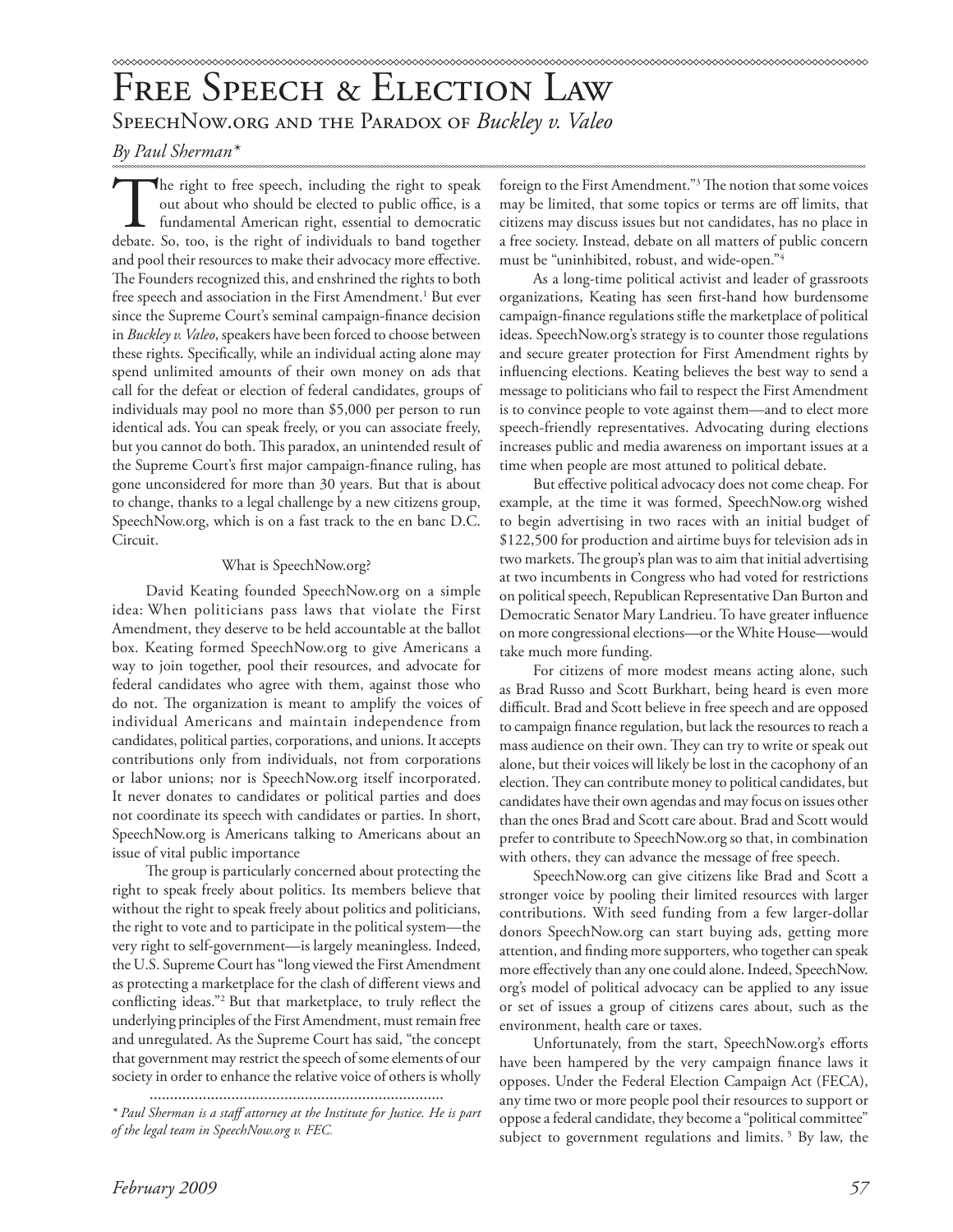#### 

group becomes a political committee once it accepts more than \$1,000 in contributions or makes more than \$1,000 in expenditures—barely enough to put up a website and register a post office box before government regulation kicks in, the most onerous of which is a contribution limit that prevents political committees from accepting any donation greater than \$5,000 per donor per calendar year.<sup>6</sup> Political committees also must register with the government and make detailed reports of contributions and expenditures.7

If forced to organize and register as a political committee, supporters of SpeechNow.org would lose their associational rights guaranteed by the First Amendment. They could speak without limit only if acting alone. In an era where an ad in a major paper or a modest TV buy in a small market costs \$50,000 or more, this would leave effective advocacy available only to the very wealthy. The ability of more modest donors to speak and be heard would be lost.

The contribution limit also denies groups like SpeechNow. org the seed funding they need to get off the ground, run initial ads, and attract more supporters. Raising enough for even a modest ad campaign in \$5,000 or smaller increments is a nearly impossible challenge for a new group without any infrastructure or public visibility. Moreover, David Keating started and runs SpeechNow.org as a volunteer in his spare time, making complying with onerous administrative and reporting requirements an even bigger challenge. In short, for a start-up like SpeechNow.org, limiting its ability to raise funds quickly and imposing needless red tape practically guarantees failure before the group even starts.

#### The Advisory Opinion Process and the Lawsuit

To determine if SpeechNow.org had to register as a political committee, Keating sought guidance from the Federal Election Commission soon after creating the group. In recent years, the FEC has conducted lengthy investigations into the activities of many citizen groups, culminating in millions of dollars in civil penalties.<sup>8</sup> For SpeechNow.org, proceeding without an okay from the FEC could expose it to severe penalties, including fines and jail time, for its speech.<sup>9</sup>

SpeechNow.org argued to the FEC that because it is an independent group of citizens, it should not be regulated as a political committee. Unlike some so-called "527s," SpeechNow. org accepts only contributions from individuals; unlike most PACs, it never donates to or coordinates its activities with candidates or political parties. It will also report its donations and expenditures under the regulations that apply to "independent expenditures"—that is, expenditures on political speech that are made independently of political campaigns or political parties.<sup>10</sup>

Therefore, SpeechNow.org raises none of the concerns that, in the courts and in the court of public opinion, have been the basis for regulating political speech in the name of campaign finance reform. With no link to candidates or parties, there is not even a risk of the appearance of corruption. Corporate and union contributions are banned. And SpeechNow.org's contributions and spending will be fully disclosed to the public within 48 hours of spending  $$10,000$  or more.<sup>11</sup>

Unfortunately, on January 22, 2008, the general counsel's

office of the FEC issued a draft advisory opinion concluding that SpeechNow.org's proposed activities would make it a political committee.12 However, David M. Mason, who was then Chairman of the FEC, wrote another opinion that found SpeechNow.org should be exempt from the contribution limits on political committees.13 Lacking a quorum at the time, the Commission could not officially adopt the staff's draft opinion or the Chairman's opinion, nor could it approve SpeechNow. org's operational plan by the legal deadline of January 28, 2008. Under the FEC's rules, the failure to issue a binding advisory opinion by the deadline amounts to a denial of the request. That left SpeechNow.org without legal protection and therefore vulnerable to a future enforcement action if it spoke. With no other alternative, SpeechNow.org filed a lawsuit against the FEC on February 14, 2008.

Joining SpeechNow.org in the suit are five of the organization's individual supporters: David Keating, Ed Crane, Fred Young, Brad Russo and Scott Burkhardt. David Keating is the president and treasurer of SpeechNow.org, which he manages in his spare time. He has pledged \$5,500 to SpeechNow.org. Professionally, he is the executive director of the Club for Growth. Ed Crane is a founding member of SpeechNow.org, and has pledged \$6,000 to SpeechNow.org. Ed is also the founder and president of the Cato Institute. Unfortunately, under the FEC's ruling, both David and Ed's contributions would exceed the maximum contribution limit.

Fred Young is the former president of Young Radiator Company. He believes in SpeechNow.org's mission, and has pledged \$110,000 to help get SpeechNow.org off the ground. Like both David and Ed, Fred is prevented from doing so by the \$5,000 contribution limit. Fred's contribution also raises a different problem with the law. In addition to limiting how much an individual may contribute to any single political committee, the law also limits the total amount of individual contributions to multiple political committees and total contributions to political committees, parties and candidates.14 Currently, these limits are set at \$42,700 and \$108,200 respectively every two years.<sup>15</sup>

Brad Russo of Washington, D.C., and Scott Burkhardt of Chapel Hill, N.C., are passionate supporters of free speech and opponents of campaign finance laws that curb it. Both believe in the mission of SpeechNow.org and want to support it financially, but lack the resources of wealthier donors. Brad found SpeechNow.org through word-of-mouth and Scott found it online. They want to join with SpeechNow.org's larger-dollar donors so that their contributions can effectively advance the cause of free speech.

#### An Unresolved Question

The Supreme Court has never squarely confronted the question raised by SpeechNow.org's suit, but the paradox itself can be traced back to the Supreme Court's seminal campaignfinance decision in *Buckley v. Valeo*, in which the court considered the constitutionality of the 1974 amendments to the Federal Election Campaign Act.<sup>16</sup> Among other things, those amendments placed limits on the amounts that individuals could contribute or spend in support of federal candidates. The Court struck down the expenditure limits, viewing them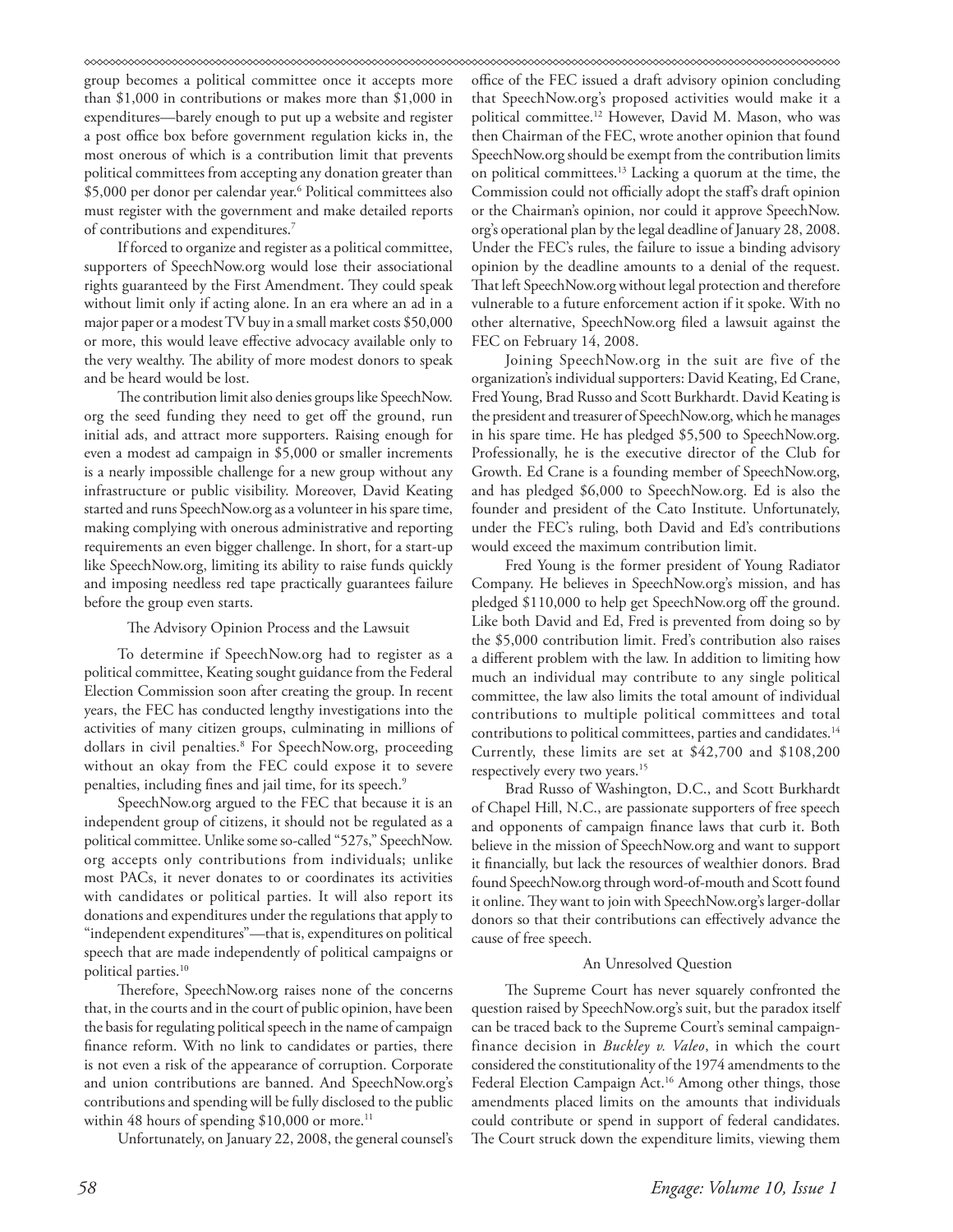as a direct restriction on the amount of political speech.<sup>17</sup> This holding, recently reaffirmed in *Randall v. Sorrell*, means that individuals may spend unlimited amounts of their own money on independent political advertisements.18 At the same time, however, the Court in *Buckley* upheld contribution limits, not just to candidates, but also to "political committees" that themselves make contributions to candidates.19

The closest the Supreme Court has come to addressing the issue of contribution limits as applied to groups that make independent expenditures was in *California Medical Association v. FEC*. 20 In that case, the Supreme Court upheld the \$5,000 contribution limit as applied to a political committee that made both independent expenditures and direct contributions to candidates. Crucially, however, the deciding vote was cast by Justice Blackmun, who wrote separately to note that "a different result would follow if [limits] were applied to contributions to a political committee established for the purpose of making independent expenditures, rather than contributions to candidates."21 Blackmun reasoned that the California Medical Association was "essentially [a] conduit[] for contributions to candidates, and as such . . . pose[d] a perceived threat of actual or potential corruption. In contrast, contributions to a committee that makes only independent expenditures pose no such threat."22 As Justice Blackmun's concurrence makes clear, the constitutionality of contribution limits to groups like SpeechNow.org that exclusively make independent expenditures was not before the Court and, in any event, would not have secured a majority of the justices.

While the Supreme Court has never considered the constitutionality of FECA's contribution limits to groups like SpeechNow.org, two courts of appeals have considered similar issues involving state or local campaign-finance laws. In *North Carolina Right to Life, Inc. v. Leake*, the Court of Appeals for the Fourth Circuit invalidated a North Carolina law that imposed contribution limits on groups making only independent expenditures, holding that these contributions posed no risk of corruption.23 North Carolina later amended its law and did not petition for certiorari to the Supreme Court.<sup>24</sup> The Ninth Circuit also had the opportunity to consider similar issues in *San Jose Silicon Valley Chamber of Commerce Political Action Committee v. City of San Jose*. 25 Unfortunately, that case was resolved on abstention grounds and did not reach the merits of the First Amendment arguments.26 As a result, the Supreme Court still has not had an opportunity to answer the question SpeechNow.org's suit raises.

## SpeechNow.org's Legal Argument

Under well-established U.S. Supreme Court precedent, the First Amendment guarantees individuals the right to speak without limit, so it should be common sense that groups of individuals—like SpeechNow.org—have the same rights. No one should have to sacrifice the First Amendment right to associate in order to exercise the First Amendment right to speak.

More than 30 years ago, the Supreme Court laid down the standard for evaluating individual contribution limits. In *Buckley*, the court held that limits on contributions made directly to political candidates or to groups that give money to

political candidates could be justified as necessary to prevent *quid pro quo* corruption—the trading of political favors for campaign contributions.27 While there is little evidence that such corruption is common, the Court held that even the appearance of *quid pro quo* corruption was enough to uphold contribution limits when money made its way directly into the hands of politicians.<sup>28</sup>

At the same time, the Court made perfectly clear that when individuals spend money independently of candidates, this spending does not create a risk of corruption. First, when the spending is independent, there can be no trading of favors for contributions. Moreover, as the Court held, "Unlike contributions [to candidates], such independent expenditures may well provide little assistance to the candidate's campaign, and indeed may prove counterproductive."29 Candidates like to control the terms of the debate, and independent speech can change those terms. Indeed, that's why independent speech is so valuable: It brings issues into the debate that candidates might otherwise prefer to ignore.

Because independent expenditures pose no risk of corruption, individuals are allowed to spend as much of their own money as they want on independent ads.<sup>30</sup> So why should SpeechNow.org's independent ads be treated any differently? Independent speech does not somehow become "corrupting" when individuals pool their money to pay for it. Indeed, that is exactly what the FEC Chairman reasoned when he issued a separate opinion on SpeechNow.org's advisory opinion request.

Thankfully the Supreme Court has also long recognized the First Amendment right to association and the importance of like-minded people being able to band together for effective advocacy.31 It has repeatedly held that when political spending does not raise the threat of corruption, groups have exactly the same right to speak that individuals have. In *Citizens Against Rent Control v. City of Berkeley*, for example, the Court struck down a California law that applied contribution limits to ballot initiative committees. Just like SpeechNow.org's activity, Citizens Against Rent Control's speech was completely independent of political candidates. To the Court, the First Amendment violation was obvious: "To place a Spartan limit—or indeed any limit—on individuals wishing to band together to advance their views on a ballot measure, while placing none on individuals acting alone, is clearly a restraint on the right of association."<sup>32</sup> This restraint, in turn, "plainly impairs freedom of expression."33

*Buckley*, *Citizens Against Rent Control*, and other campaign finance cases establish a presumption in favor of the First Amendment's guarantees of free speech and association, allowing only limited exceptions to prevent corruption or its appearance. SpeechNow.org is an independent group of citizens who simply want to advocate for or against candidates on the basis of their stand on free speech. And advocating for or against candidates isn't "corrupting," it is our constitutional right. Indeed, the whole point of political speech is to influence elections—to convince fellow citizens that on important issues, some candidates are better than others.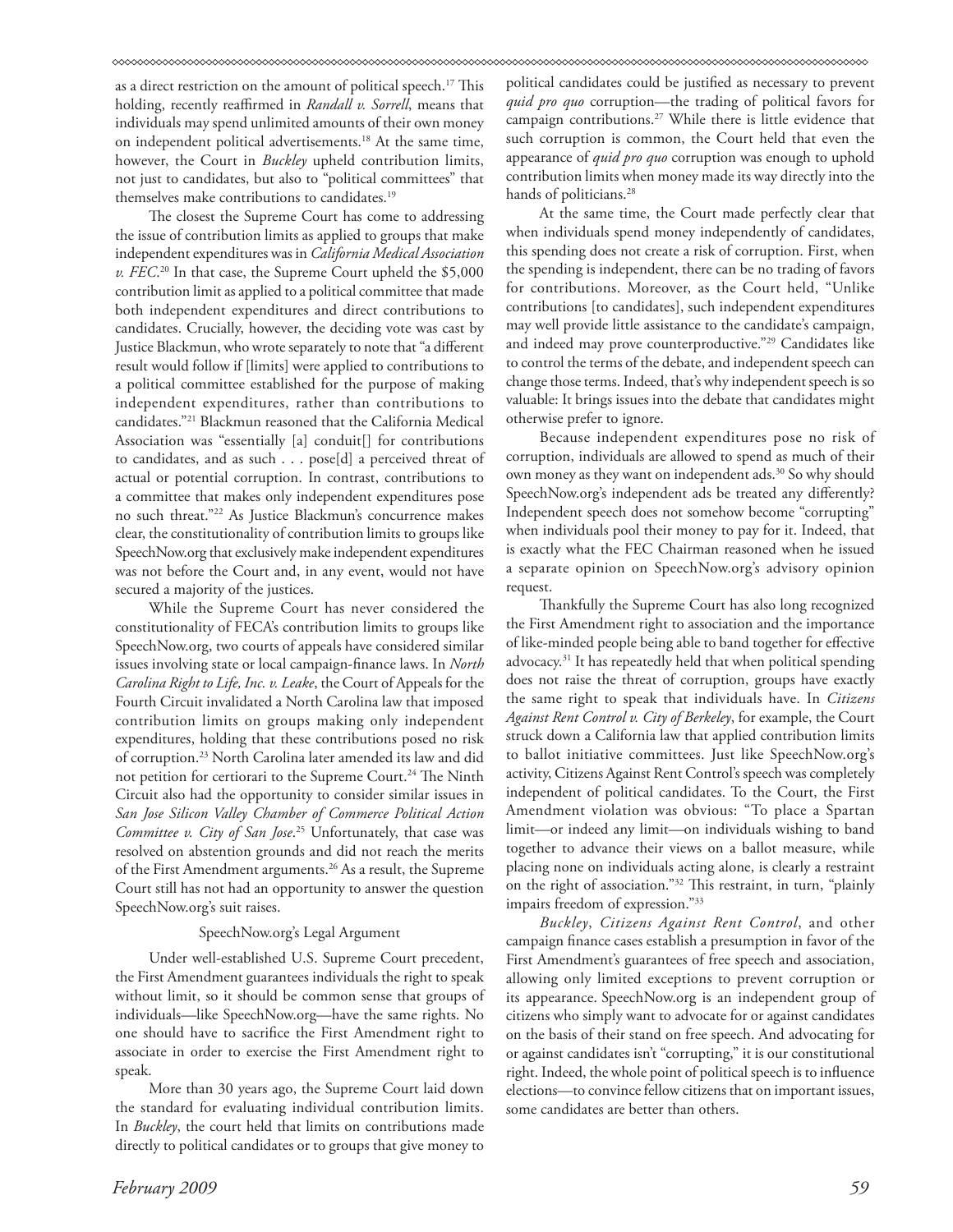#### 

### The FEC's Legal Argument

The FEC sees things differently. In their view, independent groups like SpeechNow.org poses precisely the same risk of corruption that the Supreme Court held justified contribution limits to political party committees in *McConnell v. FEC*.<sup>34</sup> This is not a risk of *quid pro quo* corruption, but rather the ability to engender the gratitude of political candidates in a way that leads to preferential access and influence. But there are at least two significant problems with this argument. The first and most obvious is that party committees, being composed of officeholders, are different in kind than independent groups like SpeechNow.org. Parties actually have the ability to grant preferential access to officeholders.<sup>35</sup> SpeechNow.org, by contrast, does not; indeed, it has gone to great lengths to insulate itself from officeholders.

The second problem with this argument, when applied to groups like SpeechNow.org that are totally independent of candidates, is that it amounts to saying that potential for gratitude created by independent expenditures is enough to justify regulation of groups making those expenditures. But this reasoning applies with equal force to independent expenditures made by individuals who are independent of candidates. Merely pooling money does not imbue it with corrupting powers, so it can be no less "corrupting" for one individual to spend \$100,000 directly than it is for ten individuals to pool \$10,000 each for an identical expenditure. Indeed, taken seriously, the FEC's argument would extend even further, beyond money and to all potential sources of disproportionate gratitude, including gratitude for endorsements by newspapers or celebrities. This would stretch the holding of *McConnell* beyond all reasonable bounds, and is certainly not required by the Court's previous campaign-finance decisions. As one commenter has noted, "the Supreme Court has never said that benefit to the candidate, with the inference that the candidate will be grateful for the benefit and will be tempted to provide favors accordingly, is enough to support regulation of campaign money. McConnell clearly held that benefit (even benefit followed by gratitude and temptation) is not sufficient to justify a campaign restriction."36

Alternatively, the FEC downplays the burden of contribution limits, relying heavily on the Supreme Court's pronouncement in *Buckley* that "the overall effect of [FECA's] contribution ceilings is merely to require candidates and political committees to raise funds from a greater number of persons and to compel people who would otherwise contribute amounts greater than the statutory limits to expend such funds on direct political expression, rather than to reduce the total amount of money potentially available to promote political expression."37 But the distinction between contributions and expenditures for "direct political expression" breaks down when contributions are used exclusively for independent expenditures. The Supreme Court itself recognized this only five years after *Buckley* when the Court struck down contribution limits as applied to ballot-issue committees, noting that such limits "automatically affects expenditures" and, in turn, "operate as a direct restraint on freedom of expression."<sup>38</sup> The relevant question, then, is not whether a transfer of money can be described as a "contribution," but whether that transfer of money creates the potential for corruption.

Finally, the FEC has argued that contribution limits are necessary to ensure that advertising disclaimers required by FECA are effective.<sup>39</sup> The theory behind this argument is that viewers reading an advertising disclaimer, which is not required to identify the individual donors who funded the expenditure, will be misled into thinking that the group paying for the ad enjoys broader support than it actually does. This argument ignores the fact that SpeechNow.org's donors will be disclosed to the FEC in independent-expenditure reports that will be freely available on the FEC's website. More fundamentally, this argument is remarkable because it justifies substantive limits on speech as a means of making disclosure more effective. But this is precisely backwards. Disclaimer requirements are justified as a means of making FECA's substantive limits on political activity effective, they are not an end in themselves.<sup>40</sup> There are also far more narrowly tailored ways to achieve the FEC's stated objective, namely, requiring the disclosure of large individual donors within the disclaimer. Indeed, both California and Washington already have similar requirements.<sup>41</sup>

#### The Future of SpeechNow.org

Thanks to a unique procedural provision in FECA, *SpeechNow.org v. FEC* is on the fast track to an en banc hearing before the D.C. Circuit. Under this procedure, the district court is limited to entering findings of fact and identifying questions of constitutional law, after which it must immediately certify the case to the court of appeals, which hears the matter sitting en banc.<sup>42</sup> Briefing on these issues has been completed and, at the time this article is being written, the case awaits certification to the D.C. Circuit.

The stakes in SpeechNow.org's case are high. If SpeechNow. org is silenced, it would be practically impossible for Americans to join together and speak effectively to other Americans about whom to elect to office. It would be clear that socalled "campaign finance" regulations are really "speech and association" regulations. Perhaps more troubling, defeat for SpeechNow.org would call into question one of the central holdings of *Buckley*: that individuals have an unlimited right to make independent expenditures for or against federal candidates. That would mark a revolutionary shift in the Court's political-speech jurisprudence and would vastly expand Congress's power to regulate the marketplace of ideas.

There is, however, every reason to hope that the D.C. Circuit will not let it come to that. Moreover, given the importance of the issue and the frequency with which the Supreme Court has reviewed campaign-finance laws in recent years, it is also possible that a bad decision by the court of appeals could be promptly corrected.<sup>43</sup> However it is decided, though, it seems likely that SpeechNow.org's case will finally resolve "one of the most important unanswered questions surrounding the constitutionality of campaign finance laws: does Congress have the power to limit contributions to committees that make only independent expenditures?"44